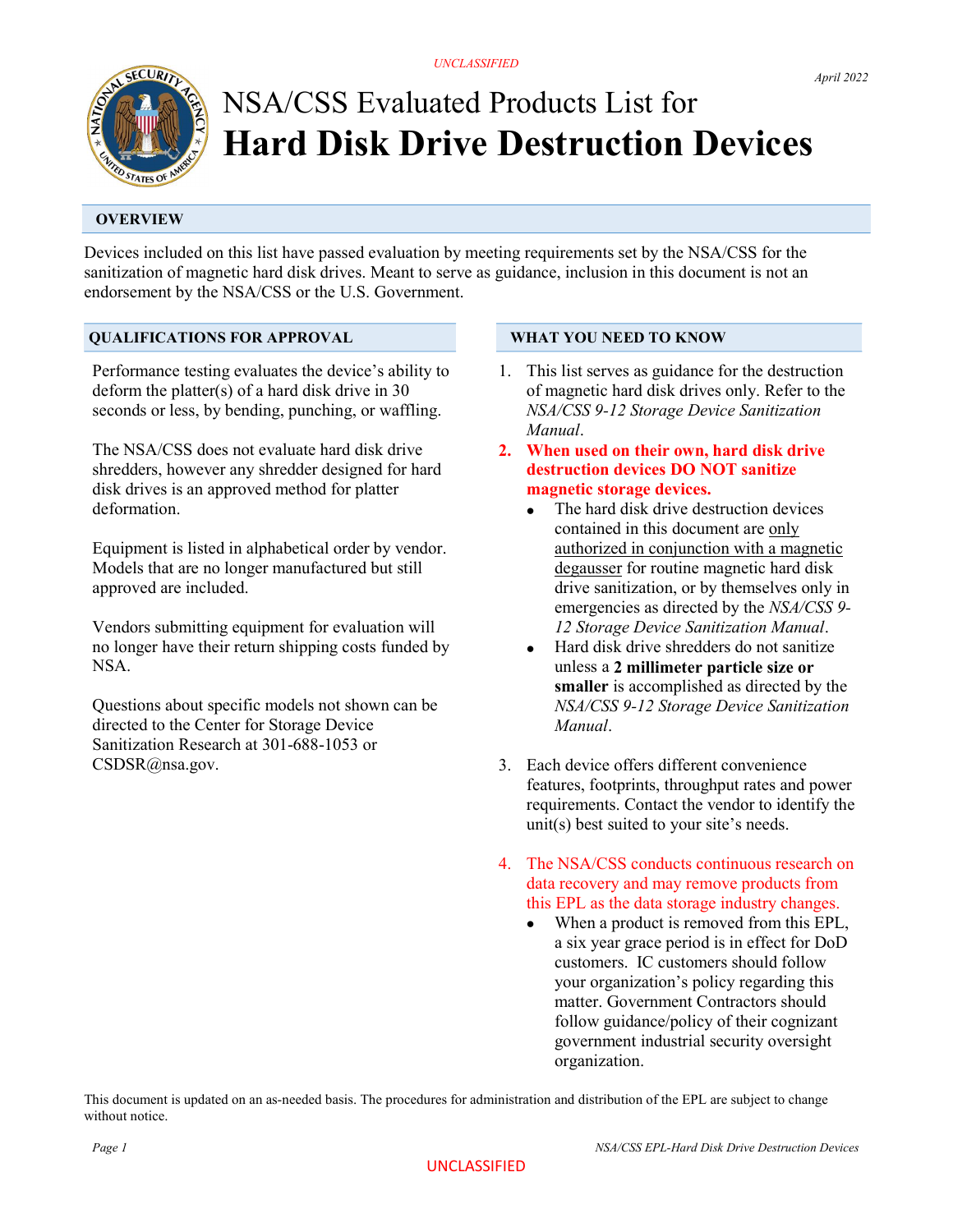| <b>HARD DRIVE DESTRUCTION DEVICES</b>                                     |                                    |
|---------------------------------------------------------------------------|------------------------------------|
| <b>VENDOR</b>                                                             | <b>MODEL</b>                       |
| Applied Magnetics Laboratory, Inc.                                        | <b>AML-HD Distort</b>              |
| BOW Industries, Inc.                                                      | <b>MHDD-N</b>                      |
| BOW Industries, Inc.                                                      | $MX2-N$                            |
| Data Security, Inc.                                                       | <b>DB-4000</b>                     |
| Data Security, Inc.                                                       | <b>DB-6000</b>                     |
| Data Security, Inc.                                                       | $DX-8$                             |
| Dahle North America, Inc.                                                 | <b>818HD</b>                       |
| eDR Solutions LLC                                                         | $HDC-V$                            |
| Formax                                                                    | <b>FD 87HD</b>                     |
| Garner Products, Inc.                                                     | PD-4 Rev. H                        |
| Garner Products, Inc.                                                     | $PD-5$                             |
| Phiston Technologies, Inc.                                                | <b>MediaVice Compact MV02</b>      |
| Phiston Technologies, Inc.                                                | <b>MediaVice Rackmount MVR-HDD</b> |
| Proton Data Security                                                      | <b>PDS-75</b>                      |
| Proton Data Security                                                      | <b>PDS-100</b>                     |
| Secured Engineered Machinery, Inc. /<br>Secure I.T. Engineering Solutions | 0101 Sledgehammer / Model HDDC-A   |
| <b>VS Security Products</b>                                               | Crunch 250                         |
| Whitaker Brothers Business Machines, Inc.                                 | <b>ACD-HS</b>                      |
| Whitaker Brothers Business Machines, Inc.                                 | <b>Datastroyer MVHD-1</b>          |
| Whitaker Brothers Business Machines, Inc.                                 | <b>MCD-HS</b>                      |
|                                                                           |                                    |

| <b>NO LONGER MANUFACTURED</b> |               |
|-------------------------------|---------------|
| <b>VENDOR</b>                 | <b>MODEL</b>  |
| Data Security, Inc.           | $DF-4$        |
| <b>Proton Data Security</b>   | <b>PDS-50</b> |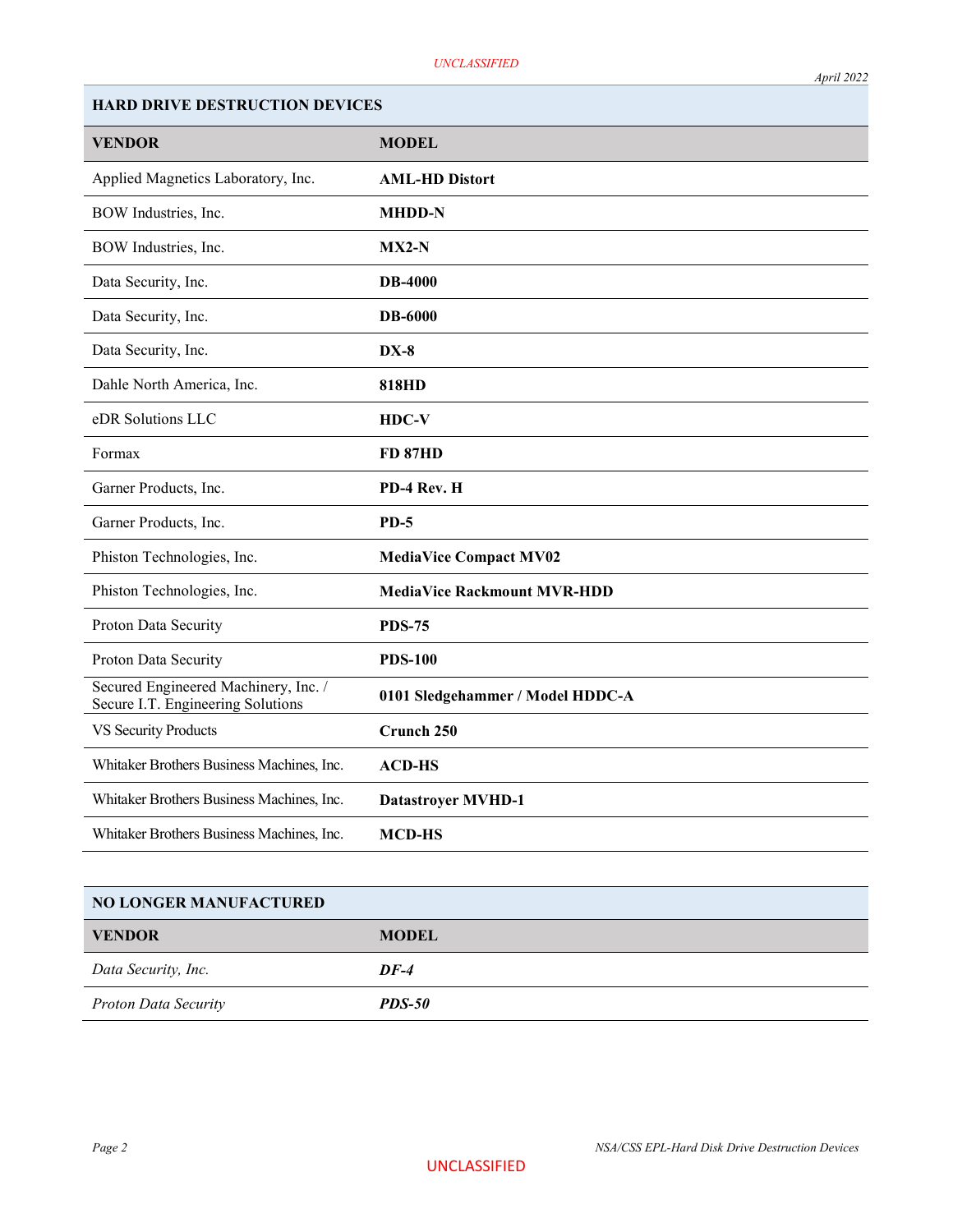### VENDOR CONTACT INFORMATION

Applied Magnetics Laboratory, Inc. (AML) 401 Manor Street, York, PA 17401 Phone: 1-717-430-2774 Fax: 1-717-846-8660 Drew Wildonger, President Email: sales@appliedmagnetics.com GSA Contract: GS-02F-0016T URL: appliedmagnetics.com

Manager Email: sales@bowindustries.com URL: bowindustries.com

Data Security, Inc. 200 S 7<sup>th</sup> Street, Lincoln, NE 68508 Phone: 1-800-225-7554 or 402-434-5959 Fax: 1-402-434-3291 Renee Schafer, Director Email: sales@telesis-inc.com GSA Contract: GS-35F-0535T and GS-02F-0015T URL: datasecurityinc.com

Phone: 1-800-995-1379 Fax: 1-603-924-1616 Scott A. Prokop, Vice President Email: sprokop@dahle.com GSA Contract: GS-02F-0112P URL: dahle.com

Email: info@edrsolutions.com URL: edrsolutions.com

URL: formax.com

URL: garner-products.com

Email: AliEbadian@phiston.com URL: phiston.com

URL: semshred.com

Email: info@protondata.com URL: protondata.com

Email: linda.schiro@vssecurityproducts.com URL: veritysystems.com

BOW Industries, Inc. 10349 Balls Ford Road, Manassas, VA 20109 Phone: 1-703-361-7704 Don Spidaliere, General

Dahle North America, Inc. 49 Vose Farm Rd., Peterborough, NH 03458

eDR Solutions LLC. 712 Antioch Church Road, Greenville, SC 29605 Phone: 1-864-672-4210 Charles Smith, President and CEO

Formax 1 Education Way, Dover, NH 03820 Phone: 1-800-232-5535 ext. 11 T. Ryan Lindsay, President Email: TRLindsay@formax.com GSA Contract: GS-02F-029S

Garner Products, Inc. **10620** Industrial Avenue, Suite 100, Roseville, CA 95678 Phone: 1-800-624-1903 or 1-916-784-0200 Ron Stofan, President Email: info@garner-products.com GSA Contract: 47QTCA20D000L

**Phiston Technologies, Inc.** 3300 NW 112<sup>th</sup> Avenue, Suite 3, Miami, FL 33172 Phone: 1-305-517-1744 Dr. Ali Ebadian, PH.D., CEO

Proton Data Security 235 Peachtree Street NE, Suite 400, Atlanta, GA 30303 Phone: 1-888-881-9000 Ryan Lobo, VP Government Sales

Security Engineered Machinery, Inc. (SEM) 5 Walkup Drive, Westboro, MA 01581 Phone: 1-800-225-9293, 1-508-366-1488 Todd Busic, VP of Security and Intelligence Operations Email: t.busic@semshred.com GSA Contract: GS-35F-005AA and GS-02F-0111P

VS Security Products / VS and Associates 3160 Texas Hill Road, Placerville, CA 95667 Phone: 1-530-626-6924 Linda Schiro

UNCLASSIFIED